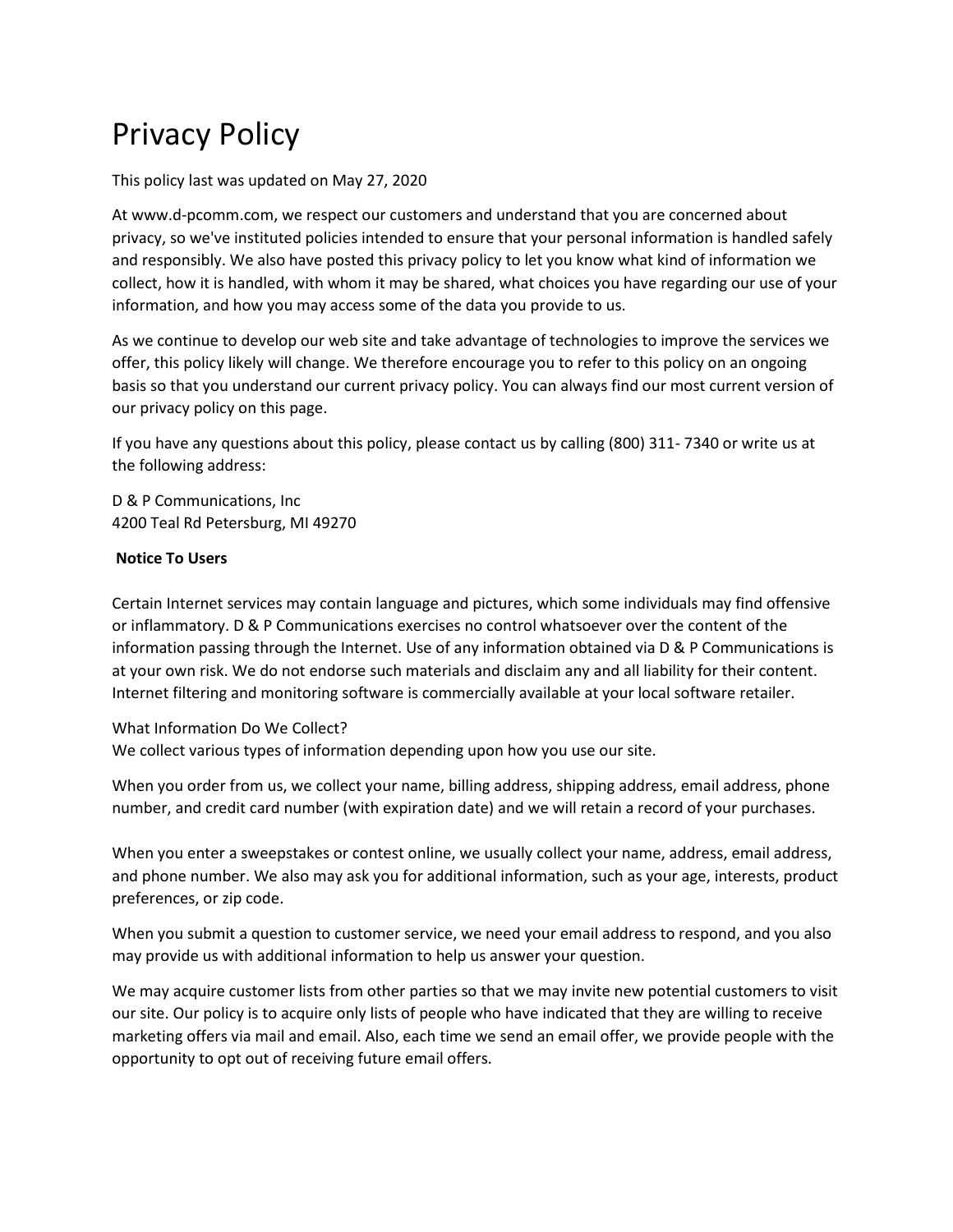When you make a payment through www.d-pcomm.com and "My Online Account" certain required information will be passed to D & P Communications' financial services partner for processing of the payment. Any information provided directly or indirectly to D & P Communications or its financial services partner will be held in strict privacy and not shared with or disseminated to other individuals or businesses.

## **What Are Cookies and Do We Use Them?**

A cookie is a small piece of information sent by a web site that is saved on your hard disk by your computer's browser. It holds information a site may need to interact with you and personalize your experience. We use two kinds of cookies: session cookies and persistent cookies.

Session cookies exist only for as long as your browser remains open. Once you exit your browser, they go away. We use session cookies to maintain information we need to have in order for you to shop. For example, the Session ID cookie that we ask your browser to hold retains the ID for your shopping cart. Without the Session ID cookie, you can't add merchandise to your shopping cart and carry it to checkout.

Persistent cookies, in contrast, last from visit to visit; they do not go away when you exit your browser. We use persistent cookies to give you a more personalized shopping experience and to help you navigate our store more efficiently. We will use your information to enhance your site experience. However, you can use our site without accepting a persistent cookie. To do so, you should set your browser options to reject persistent cookies. Alternatively, you can set your browser to notify you when you receive a cookie, which gives you the opportunity to decide whether you want to accept it or not. In many instances, the Help button on your browser toolbar will tell you how you can take these steps.

Cookies can be used by a web site to recognize you. But that does not necessarily mean any personal information is stored in the cookies. We store no personal information about you in the cookies. Anything you choose to tell us about yourself (such as your address and email address) is stored safely and separately on our secured servers.

We also use cookies to look at how groups, rather than individuals, use our web site. On the web, cookies help us develop an understanding of what areas of our web site are of greatest use or interest to our visitors so that we can continue to improve the arrangement, product offerings, and merchandise placement.

# **How Do We Use Your Information?**

We may use your information in a number of ways, including the following:

- To improve the content on our web site. For example, we may use cookies to find out which parts of our site or our products are visited most often.
- To enhance your online shopping experience. For example, we may use it to recognize you and welcome you to the site.
- For marketing and promotional purposes. For example, we send out emails to our customers about products or events that we think may be of interest to them. We also may send you offers for discounts or free services on our site.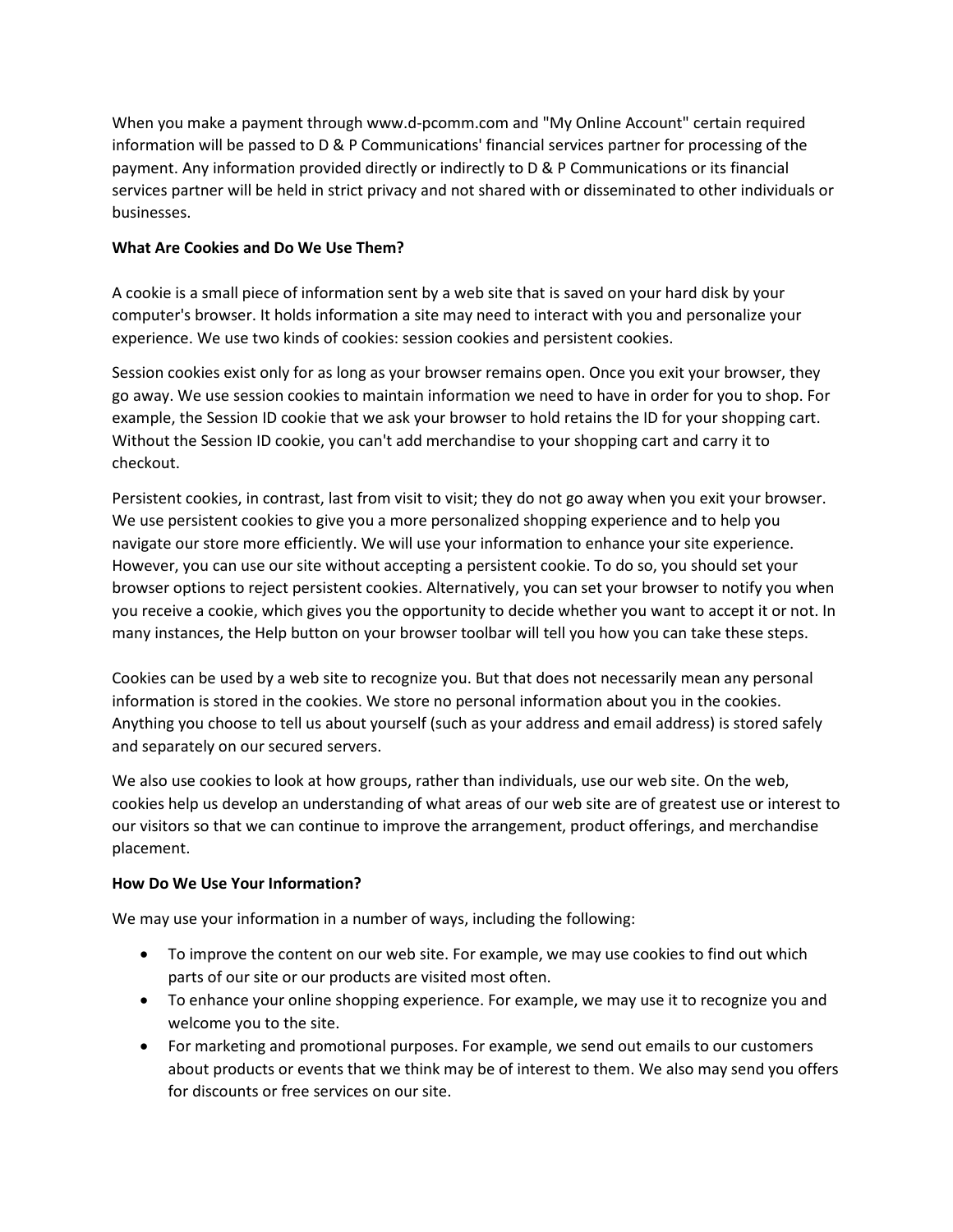#### **Do We Share Your Information?**

The information gathered may be shared with corporate affiliates of ours. We also share the information with third parties, including responsible companies with which we have a relationship. For example:

Some of our vendors may work closely with us to create a vendor shop within our site or to ship your order directly to you. In certain instances, we may share certain information about you with that vendor (e.g., if you decide to buy their products).

You also may make a purchase from us through a link from another web site or search engine and may use their express checkout tool to do so. When you do, please be aware that both our site and that web site or search engine will receive your information.

In some cases, we may enter into a co-branding relationship with another web site that offers you products or services that supplement our assortment (e.g., video email). In those cases, you may link from our site to another site to purchase the item. In that case, both our site and the other web site may receive your information.

We may partner with another web site to conduct a sweepstakes or other event. In those cases, each of the participating web sites may collect or receive personal information from you.

For some of our products, we may provide you with a link to the supplier of that product so that you may get further information. If you link to the supplier's site, the supplier may collect or receive information about you.

In most of the above situations, these third parties will receive your information because you will be visiting their web sites or using their links and, in doing so, you may provide information directly to them. You therefore should refer to their privacy policies to understand how they handle your information and what kinds of choices you have.

We also may share your personal information with outside companies that perform services for us. For example, we may retain an outside company to manage a database containing certain customer information or to create and distribute an email offering. In those situations, the outside party is performing work for us, and we will take appropriate steps designed to ensure your information is used only to provide the services requested by us, and not for other purposes.

Additionally, we may share account or other information when we believe it is necessary to comply with law or to protect our interests or property. This may include sharing information with other companies, lawyers, credit bureaus, agents or government agencies in connection with issues related to fraud, credit or debt collection.

And in the event that some or all of our business assets are sold or transferred, we generally would transfer the corresponding information about our customers. Finally, we may share your personal information with unrelated outside companies so that they can directly market their products or services to you if we feel that a company offers products or services that we believe may be of interest. We also may provide you with the opportunity to signup on our web site to receive such email offers.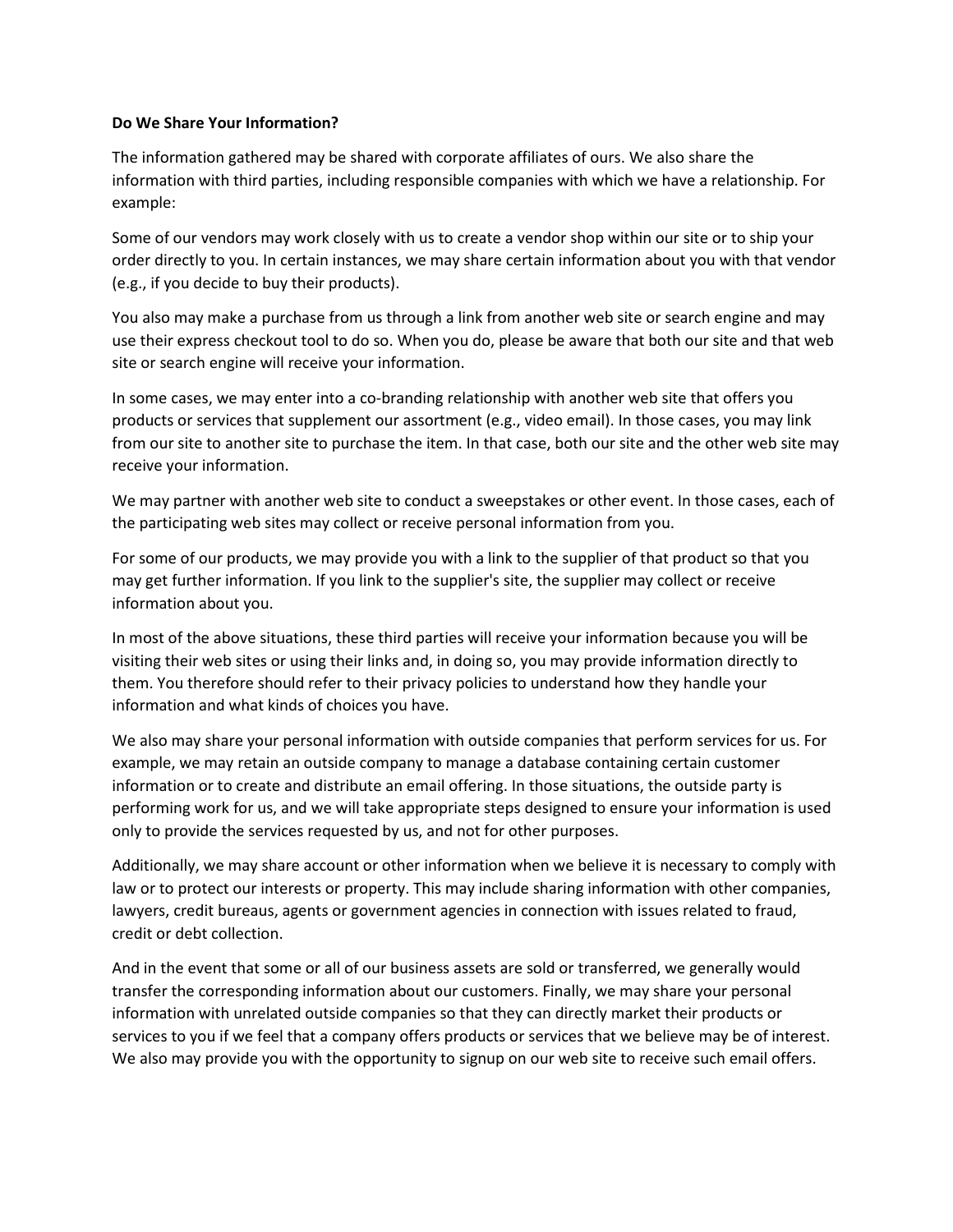### **What Choices Do You Have Regarding the Use of Your Information?**

We provide you with a number of choices regarding our handling of your personal information.

If you do not want to receive email from us or do not want us to share your information with unrelated third parties for marketing purposes, please follow the steps outlined below to submit a request electronically:

• If you do not want to receive email, please email us at unsubscribe@dpcommunications.com with the subject line "NO EMAIL". (Please note that every time we send you an email, we will give you the option to unsubscribe from our email list, so you'll be able to stop our emails at any time).

• If you do not wish your information to be shared with unrelated third parties for marketing purposes, please e-mail us at unsubscribe@d-pcommunications.com with the subject line "KEEP PRIVATE".

• If you wish both steps to be taken, please e-mail us at unsubscribe@d-pcommunications.com with the subject line "NO E-MAIL/KEEP PRIVATE" as the subject line of your message.

*Note: Once you have submitted your request you should assume that it has been successfully received and your request is being processed. Please allow us 14 days from when the request was received to complete the removal, as some of our promotions may already have been in process before you submitted your request.* 

If you prefer to, you can contact us by writing to the following address:

D & P Communications, Inc 4200 Teal Rd Petersburg, MI 49270

If you choose to write to us, please include your name, address and account number (phone number), and state one of the following:

- "NO MAIL OFFERS" (if you don't want to receive offers by mail)
- "NO PHONE OFFERS" (if you don't want to receive offers by phone)
- "NO PHONE OR MAIL OFFERS" (if you don't want to receive either) Because customer lists often are prepared well in advance of an offering (sometimes 3-4 months before the offer is made), you may continue to receive some offers after you send us a request not to use your information for specified marketing purposes. We appreciate your patience and understanding in giving us time to carry out your request.

# **Can I Access My Information?**

Questions regarding your charge account can be forwarded to our Customer Service Department.

### **Is My Information Secure?**

We are committed to doing our best to maintain the security of information collected on our site. To try to prevent unauthorized access, maintain data accuracy, and ensure the correct use of information, we have put in place the appropriate physical, electronic, and managerial procedures to safeguard and secure the information we collect online.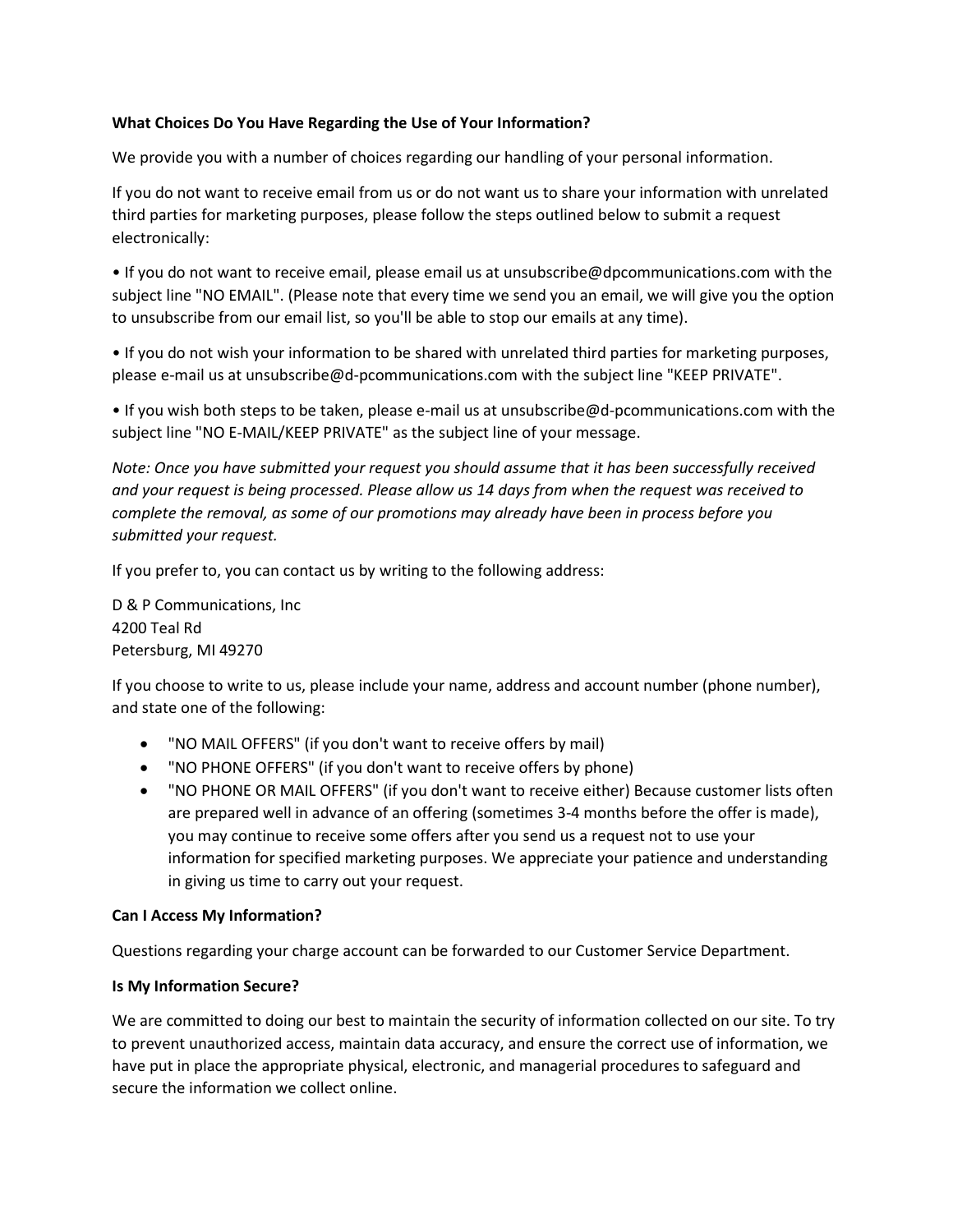Private account and customer information is located on a secured server behind a firewall; it is not directly connected to the Internet.

Encryption is a process by which a message or information is scrambled while it is in transit to us. It is based on a key that has two different parts, public and private. The public part of the key is distributed to those with whom you want to communicate. The private part is for the recipient's use only. So long as you use a browser that allows for encryption, when you send personal information to us, you use a public key to encrypt your personal information. If your information is intercepted during the transmission, it is scrambled and very difficult to decrypt. Once we receive your encrypted personal information, we use the private part of our key to decode it.

Thank you for visiting www.d-pcomm.com. If you have any questions about this policy, please contact us via phone at (800) 311-7340.

### **D & P Connect Pro Powered by Plume**

D & P Connect Pro customers please see the Plume's privacy policy [linked here.](https://www.plume.com/homepass/legal?tabId=privacy&countryId=us)

### **Legal Information**

Copyright 2009 D & P Communications. ALL RIGHTS RESERVED. Please refer to the legal notice below for terms of use. This web site is operated by D & P Communications.

The web site address is http://www.www.d-pcomm.com. The mailing address is D & P Communications, 4200 Teal Rd, Petersburg, MI 49270.

All users of this web site agree that their access to and use of this web site are subject to the terms and conditions set forth in this legal notice and all applicable laws, and that any such access or use is undertaken at the user's own risk. These terms and conditions further are subject to change at any time without prior notice. All content, graphics, code and software used on or incorporated into this web site, and the arrangement or integration of all such content, graphics, code and software, are subject to copyrights held by or licensed to D & P Communications and all rights thereto are specifically reserved. Permission is granted to electronically copy and print hard copies of pages from this web site solely for personal, non-commercial purposes related to the placement of an order or shopping with www.dpcomm.com. Any other use of this web site or content or information contained in this web site is strictly prohibited, unless the written permission of D & P Communications first is obtained.

This web site may contain typographical errors or inaccuracies and may not be complete or current. D & P Communications therefore reserves the right to correct any errors, inaccuracies or omissions (including after an order has been submitted) and to change or update information at any time without prior notice. Please note that such errors, inaccuracies or omissions may relate to pricing and availability. We apologize for any inconvenience.

This web site, and any information or content on this web site, are provided "as is," with all faults. D & P Communications makes no representations or warranties of any kind, whether express or implied, with respect to this web site or content or information available on or through this web site. Except as otherwise provided under applicable laws, neither D & P Communications nor its corporate affiliates, nor the directors, officers, employees, agents, contractors, successors or assigns of each, shall be liable for any damages whatsoever arising out of or related to the use of this web site or any other web site